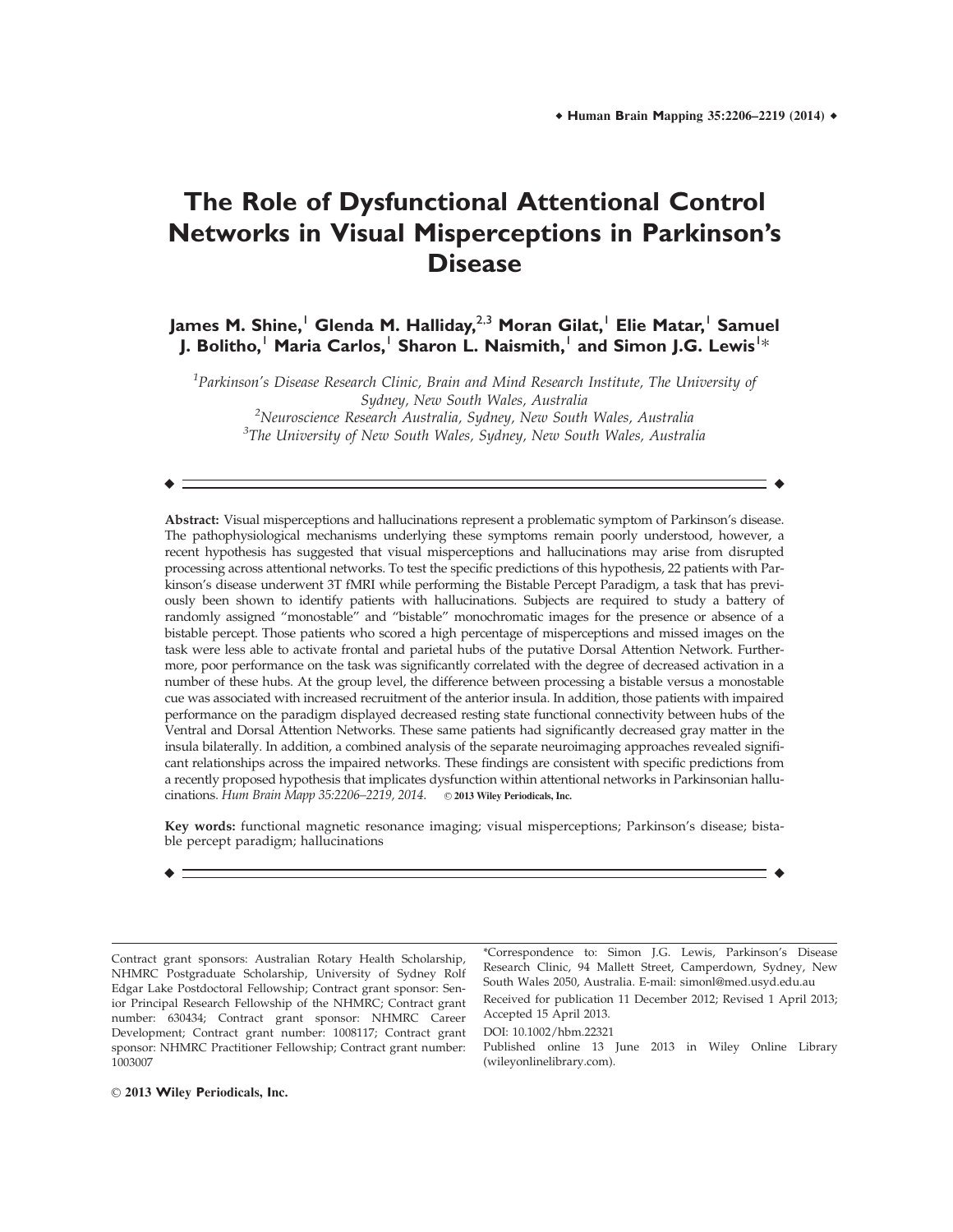# **INTRODUCTION**

Visual misperceptions and hallucinations (VH) occur in over half of all patients with Parkinson's disease (PD), particularly in the latter stages of the condition [Diederich et al., 2009; Fenelon et al., 2000; Forsaa et al., 2010; Sanchez-Ramon et al., 1996]. These symptoms often occur along a distinct spectrum, with visual misperceptions representing the incorrect recognition of a perceived stimulus and hallucinations representing the occurrence of a perception in the absence of a clear stimulus. Despite their negative impact on patient outcomes [Goetz et al., 2006], these neuropsychiatric symptoms remain poorly understood in PD, with limited therapeutic options [Diederich et al., 2009; Forsaa et al., 2010; Sanchez-Ramon et al., 1996].

Although the pathophysiology of VH is poorly understood, a number of theories have been proposed as explanations for VH in PD. For instance, the presence of VH in clinical disorders that effect the retina, such as Charles Bonnet Syndrome [Berrios, 1982], has led to the proposal that the VH suffered in PD may result from impairments within the visual pathway. Indeed, both reduced contrast and color discrimination have been reported in PD patients with hallucinations and may relate to a primary loss of dopaminergic retinal cells [Pieri et al., 2000]. Additionally, it is well recognized in clinical practice that reduced ambient lighting and unfamiliar environments are associated with increased perceptual errors. This has led to the proposal that these visual impairments may induce a partial sensory deprivation that permits the emergence of previously recorded percepts, which then form the basis for VH [Diederich et al., 1998].

In addition to the potential role of retinal pathology, structural neuroimaging studies have confirmed atrophy across limbic neural regions in hallucinating PD patients [Ibarretxe-Bilbao et al., 2010, 2011; Janzen et al., 2012] as well as in frontal and visual association regions [Ramírez-Ruiz et al., 2007; Sanchez-Castaneda et al., 2010]. The latter results are consistent with recent work utilising functional Magnetic Resonance Imaging (fMRI), which demonstrated reduced activation in occipital and temporal cortices in PD patients with VH when presented with visual stimuli [Meppelink et al., 2009]. A separate fMRI study has demonstrated that PD patients with chronic VH respond to the presentation of simple visual stimuli with greater frontal and caudate nucleus activation and less visual cortical activation than non-hallucinating PD subjects [Stebbins et al., 2004]. This finding suggests that impaired processing of visual information may trigger "higher order" frontal regions. However, a subsequent fMRI study utilising the presentation of more complex visual stimuli failed to find any evidence to support this "top-down" compensatory process [Meppelink et al., 2009]. In addition to the results of these neuroimaging studies, a strong clinicopathological correlation has been found between VH and Lewy body (LB) pathology within temporal cortical structures, such as the amygdala and parahippocampal gyrus [Harding et al., 2002], suggesting that VH in PD relate to a disruption across diverse yet related neural circuitry.

These findings have led to several separate proposals suggesting that hallucinations in PD are related to deficits in perception and attention [Bronnick et al., 2005; Collerton et al., 2005; Diederich et al., 2005; Gallagher et al., 2011; Pieri et al., 2000; Price et al., 1992] being modulated by both neurotransmitter disturbances [Goetz et al., 1982, 1998] and specific subcortical and cortical pathology [Harding et al., 2002; Ramírez-Ruiz et al., 2007; Sanchez-Castenada et al., 2010; Janzen et al., 2012]. In an attempt to integrate these processes, a recent attentional network hypothesis has proposed that VH in PD may arise from dysfunction across the attentional control networks comprising the dorsal attention network (DAN), the ventral attention network (VAN), and default mode network (DMN) [See Table I; Shine et al., 2011]. Specifically, this model proposes that VH are due to a relative inability to recruit activation in the DAN in the presence of an ambiguous percept, leading to an "over reliance" on the VAN and DMN. The DAN, which underlies the capacity to focus attention on externally driven percepts, is comprised

| Network                           | Anatomical areas            | Function                               |  |  |
|-----------------------------------|-----------------------------|----------------------------------------|--|--|
| Default Mode Network (DMN)        | • Medial temporal cortex    | • Task-independent introspection       |  |  |
|                                   | • Medial PFC                | • Self-referential tasks               |  |  |
|                                   | • Posterior cingulate       |                                        |  |  |
| Dorsal Attentional Network (DAN)  | • Dorsolateral PFC          | • Voluntary orienting                  |  |  |
|                                   | • Posterior parietal cortex | • Cognitive information processing     |  |  |
|                                   | • Frontal eye fields        |                                        |  |  |
|                                   | • Corpus striatum           |                                        |  |  |
| Ventral Attentional Network (VAN) | • Basolateral amygdala      | • Mediate activation of other networks |  |  |
|                                   | • Lateral and inferior PFC  | • Engages attention to salient stimuli |  |  |
|                                   | • Temporoparietal junction  |                                        |  |  |
|                                   | • Ventral striatum          |                                        |  |  |
| PFC. prefrontal cortex.           |                             |                                        |  |  |

|  |  | <b>TABLE I. Attentional control networks</b> |  |  |
|--|--|----------------------------------------------|--|--|
|--|--|----------------------------------------------|--|--|

PFC, prefrontal cortex.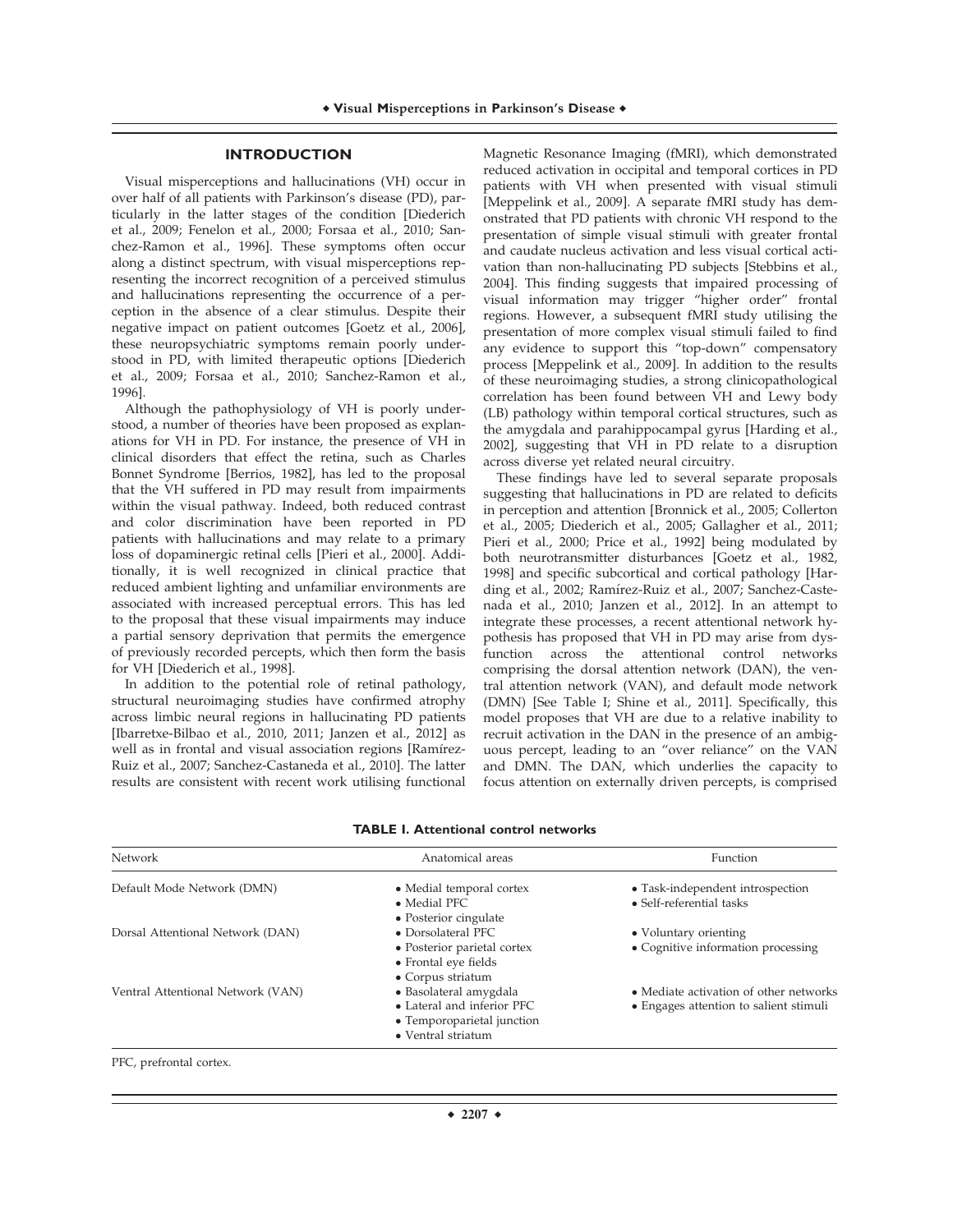of widespread neural regions within the frontal eye fields, the dorsolateral prefrontal cortex and the superior posterior parietal cortices, all of which send efferents to the head of the caudate nucleus [Asplund et al., 2010]. The model proposes that an inability to recruit this network would lead to an over-reliance on the VAN, which normally assists in the rapid re-orienting of attention towards salient stimuli [Corbetta and Shulman, 2002] and the DMN, which consists of regions normally involved in the retrieval and manipulation of episodic memories and semantic knowledge [Binder et al., 1999; Mazoyer et al., 2001; Spreng et al., 2010].

The attentional network hypothesis of VH has received preliminary supportive evidence through behavioral testing using the novel Bistable Percept Paradigm [BPP; Shine et al., 2012]. The BPP is a computer-based task that requires participants to evaluate a battery of monochromatic "monostable" and "bistable" percepts and impaired performance on this task distinguishes those PD patients who experience VH [Shine et al., 2012]. A similar approach has also recently been utilized to demonstrate complex visual illusions in patients with Dementia with Lewy bodies [Uchiyama et al., 2012]. An increased percentage of mistakes on the BPP was associated with specific impairments in attentional set-shifting ability, implicating an inability to effectively recruit the DAN in PD patients with VH. Furthermore, a recent MR spectroscopy (MRS) study found that the severity of impairments on the BPP was associated with reduced neuronal integrity (as measured by the ratio of N-Acetyl Cysteine to Creatine) in the anterior cingulate cortex, a neural hub with connections to a number of different attentional networks [Lewis et al., 2012].

In the current study, we sought to further assess the attentional network hypothesis using a number of different MRI-based imaging modalities, including event-related fMRI, resting state functional connectivity MRI (rsfcMRI) and structural neuroimaging using voxel-based morphometry (VBM). We hypothesized that impaired performance on the BPP in those patients with VH would be associated with reduced activation patterns across the DAN and structural changes within neural regions that are known to be critical for integration across the attentional networks.

#### **METHODS**

## **Participants**

The 22 patients with PD included in this study were all recruited from the Brain and Mind Research Institute Parkinson's Disease Research Clinic. All patients satisfied the United Kingdom Parkinson's Disease Society (UKPDS) Brain Bank criteria, showed no signs of overt dementia [Martinez-Martin et al., 2011] and were assessed on their regular medication. Demographic details are presented in Table II. Permission for the study was obtained from the local research ethical committee and all patients gave written informed consent.

|                                         | Non-hallucinators Hallucinators P value |                  |        |
|-----------------------------------------|-----------------------------------------|------------------|--------|
| Number                                  | 13                                      | 9                |        |
| Age                                     | $61.5 \pm 5.5$                          | $65.7 \pm 4.1$   | ns     |
| Disease duration<br>(years)             | $4.9 \pm 2.9$                           | $6.7 \pm 3.2$    | ns     |
| UPDRS III <sup>a</sup>                  | $21.1 \pm 9.1$                          | $27.6 \pm 14.2$  | ns     |
| Hoehn and<br>Yahr, stage                | $2.1 \pm 0.4$                           | $2.1 \pm 0.2$    | ns     |
| Dopa dose equiv,<br>mg/day <sup>a</sup> | $1264.0 \pm 517$                        | $1081.9 \pm 680$ | ns     |
| $BDI-IIa$                               | $8.0 \pm 7.4$                           | $9.2 \pm 6.1$    | ns     |
| MoCA                                    | $27.1 \pm 2.1$                          | $26.7 \pm 2.1$   | ns     |
| $TMT_{B-A}^a$                           | $48.5 \pm 47.6$                         | $89.6 \pm 29.8$  | < 0.05 |
| $SCOPA-PC1-4a$                          | $0.5 \pm 0.7$                           | $2.6 \pm 1.9$    | < 0.01 |
| $RBD-Oa$                                | $4.5 \pm 3.7$                           | $7.4 \pm 2.2$    | < 0.05 |
| BPP error score $(\%)^a$                | $9.1 \pm 3.8$                           | $19.4 \pm 6.8$   | < 0.05 |
| Contrast sensitivity                    | $1.69 \pm 0.0$                          | $1.60 \pm 0.0$   | ns     |

**TABLE II. Demographic and neuropsychological characteristics**

UPDRS, Unified Parkinson's Disease Rating Scale; BDI, Beck's Depression Inventory; MoCA, Montreal Cognitive Assessment; TMT<sub>B-A</sub>, Trail Making Test: Part B minus Part A; RBD-Q, Rapid Eye Movement Behavior Disorder Questionnaire; BPP, Bistable Percept Paradigm.

<sup>a</sup>t-Test with unequal variance.

All patients underwent assessment in their "on" state. The patients were all rated as between Hoehn and Yahr stages I–IV and were assessed on section III of the Unified Parkinson's Disease Rating Scale [UPDRS-III; Goetz et al., 2007]. Two patients were taking dopamine agonist monotherapy, one patient was untreated and the other nineteen were taking levodopa: six of whom were on levodopa monotherapy; two who were taking adjuvant entacapone; five who were taking a combination of levodopa and dopamine agonist therapy and six who were on a combination of levodopa, entacapone, and a dopamine agonist. Two patients were taking a selective serotonin reuptake inhibitor for mood and one patient was taking a nocturnal benzodiazepine to aid sleep. Dopamine dose equivalence scores were also computed for each patient. While it is well known clinically that visual misperceptions are worsened by dopaminergic medication, patients were studied in the "on" state in order to accurately reflect their regular daily functioning. In addition, none of the patients selfreported severe hallucinations and as such, were not contraindicated from taking dopamine agonist therapy.

All of the participants underwent two tests of visual function. A Snellen chart test was administered to assess visual acuity and the Pelli-Robson test was administered to assess contrast sensitivity [Elliot et al., 1990]. Patients were all tested in the same clinical environment with consistent artificial lighting. If required, patients were allowed to wear MRI-safe spectacles in order to correct visual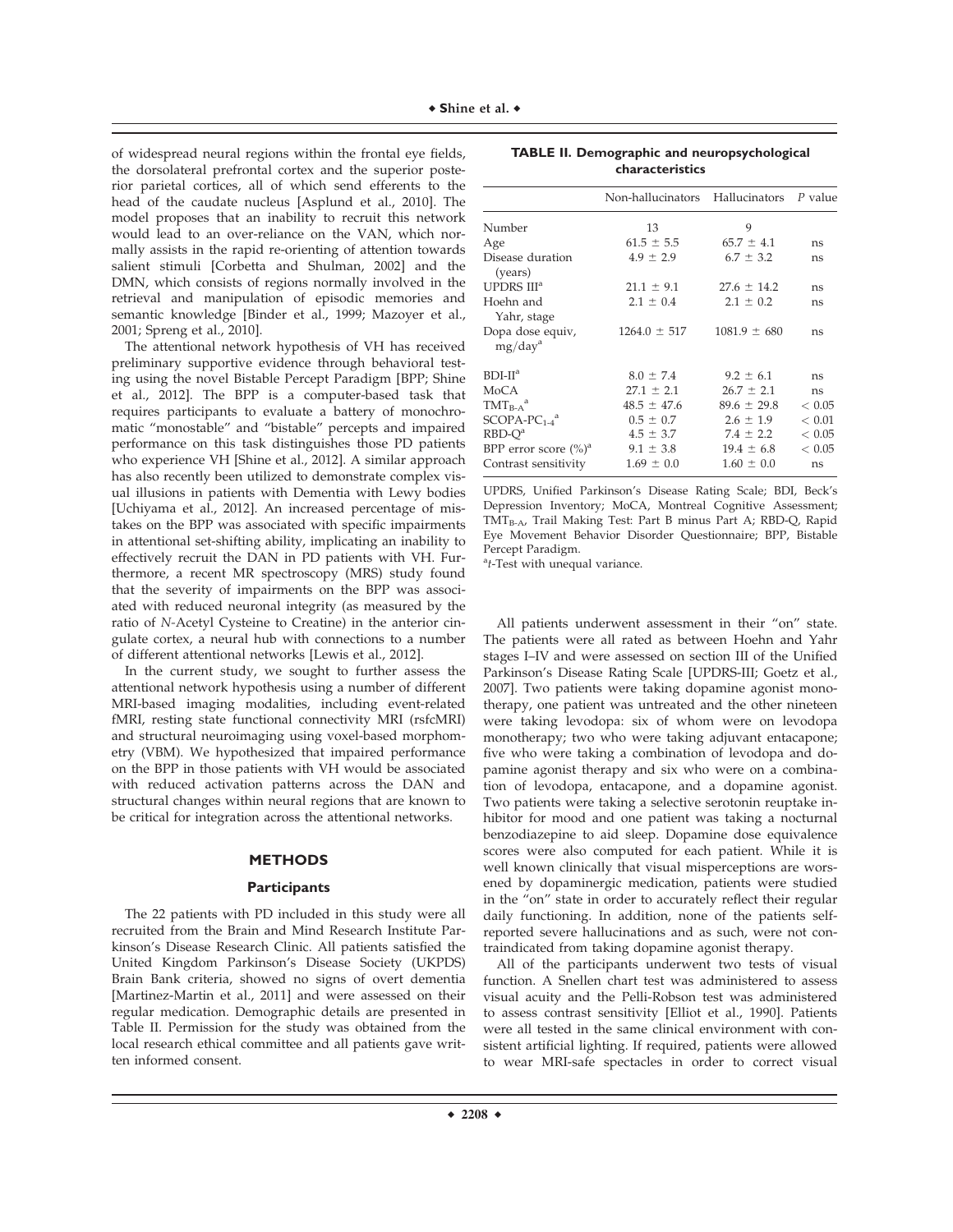deficits and the visual acuity testing described above occurred while wearing these goggles.

## **Neuropsychological Assessments**

Performance data is included in Table II. None of the patients showed evidence of clinical dementia [Emre et al., 2007]. The Montreal Cognitive Assessment (MoCA) was used as general measure of cognition [Gagnon et al., 2010] and the Beck Depression Inventory (BDI-II) was utilized to assess for the presence of affective disturbance [Beck et al., 1996]. Sleep quality was assessed using the Rapid Eye Movement Sleep Behavioral Disorder Questionnaire [Scaglione et al., 2005] as these symptoms have been shown to be strongly associated with the presence of hallucinations [Nomura et al., 2003]. To explore the role of attentional set-shifting, all patients performed the Trail Making Test (TMT) parts A and B [Corrigan and Hinkeldey, 1987], allowing for the calculation of a difference score  $(TMT_{B-A})$ [Naismith et al., 2010]. All behavioral data analysis was performed using SPSS version 20 (Chicago, IL, USA).

## **Bistable Percept Paradigm (BPP)**

The BPP consisted of a battery of monochromatic black and white images that contained with a series of monochromatic black and white images, which were classified a priori as either monostable or bistable images [Shine et al., 2012]. As shown in Figure 2, bistable images were like the classic "faces in profile or vase" whereas monostable images had no such ambiguity. The paradigm was constructed using EPrime Software (Psychology Software Tools, USA) and all patients were trained on a sample of the paradigm before commencing the study. The experimental trial was conducted with the patient lying in a 3 Tesla MR scanner with the task displayed on a screen in the patient's direct line of vision. While lying in the scanner, the patient's left and right hands were positioned over corresponding response buttons that controlled both the initial response to the cue as well as to the answers of subsequent questions [Shine et al., 2012]. Stimulus images from the training period were not presented during the MRI scanning task.

Each trial was signaled by the appearance of a black fixation crosshair in the middle of a white screen. After a delay of 50 ms, the crosshair disappeared and participants were randomly presented with one of the images. Subjects were required to study the image until they were satisfied that they had recognized everything that the image may represent (i.e., decide whether they were perceiving either a monostable or bistable percept) before pressing a response button. This response triggered a screen where participants indicated by button press whether they had identified a monostable or bistable percept by pressing the associated button. Following this button-press, the fixation crosshair re-appeared signaling the start of the next trial.

This method allowed for a predictable pattern of presentation and questioning, however, the variable amount of time taken by each patient for viewing images and answering the relevant questions meant that the individual epochs associated with each image were randomly spread across the TR, allowing for adequate sampling of the BOLD response.

After demonstrating familiarity with the BPP on a laptop computer in a clinical environment, subjects performed two separate trials of the paradigm in the MRI scanner, each including a sample of 40 monostable images and 40 bistable images. Button responses were logged during the experimental paradigm, determining whether an individual patient had experienced either a monostable or bistable percept. Following the experiment, a member of the research team interviewed each patient while they reviewed all 80 items and described the specific images that they saw in each percept aloud to the examiner. If there was a discrepancy, trials were scored according their responses at the postscanning debrief session.

The program logged both the specific time point (in seconds) when each patient pushed the response button as well as whether the percept viewed was thought to represent a monostable or bistable percept. This allowed for the post hoc calculation of a number of outcome measures, including: correct responses on monostable images; correct responses on bistable images; missed images, which reflected the mislabeling of a bistable image as a monostable percept; and misperceptions, which reflected the incorrect identification of a monostable image as a bistable percept or incorrectly reporting a perception that was not present in either the monostable or bistable image.

# **BPP Error Score**

Using a larger cohort of patients with PD and healthy age-matched controls, we have previously demonstrated the utility of the BPP in accurately classifying patients as either "BPP impaired" (i.e., patients with a high proportion of mistakes, such as misperceptions) or "BPP normal" (i.e., minimal mistakes on the paradigm) [Shine et al., 2012; Lewis et al., 2012]. In a similar manner to the previous study, an error score was calculated by averaging the percentage of missed images and Misperceptions and using the same error "cut-score" (derived from the previous testing of an age-matched control group), we were able to classify patients as "BPP impaired" or "BPP unimpaired".

To confirm the presence of visual misperceptions in the BPP impaired cohort, the inclusion of each patient into either group was compared to each patient's response to the second question of the MDS-UPDRS, a measure that has previously been used to effectively screen for the presence of visual hallucinations in PD [Llebaria et al., 2010]. There was a direct concordance between the two measures, as each patient that scored a "1" or greater on the second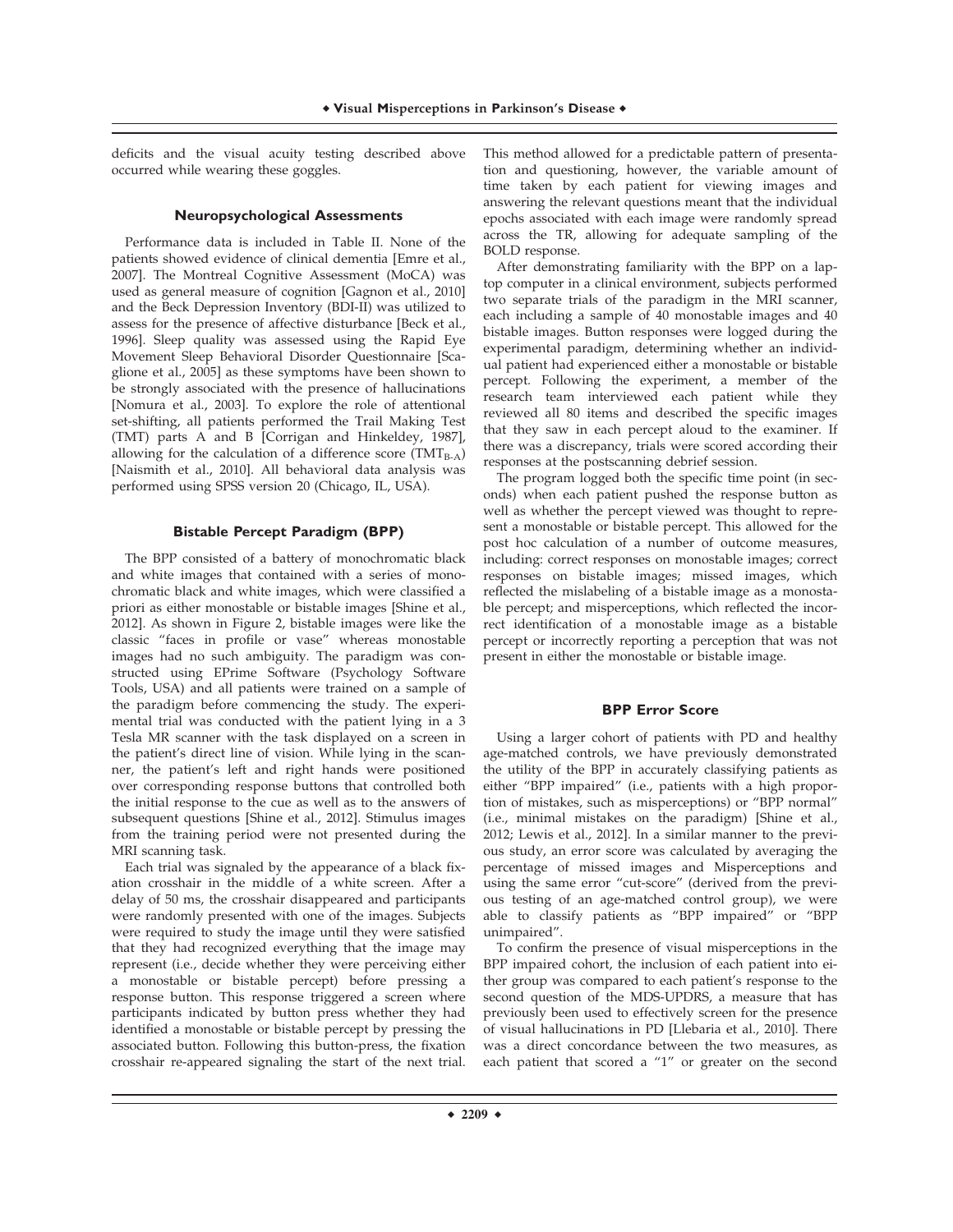question of the MDS-UPDRS was labeled as a "hallucinator" after a selection that was based on the BPP Error score (five patients scored 1, three patients scored 2 and one scored 3). Each patient who scored "0" was labeled as a "non-hallucinator." In addition, each patient completed the first four questions from the Scales for Outcome in PD-Psychiatric Complications (SCOPA-PC), which explicitly questions for the presence of visual misperception and hallucinations, as well as probing for the presence of delusional thinking [Visser et al., 2007]. Each patient from the "hallucinator" group scored positively on this questionnaire. After separating the PD patients into two groups based on their BPP error score, independent-sample t-tests were used to test for differences between the two groups.

## **Neuroimaging Analysis**

## Image acquisition

Imaging was conducted on a General Electric 3 Tesla MRI (General Electric, Milwaukee, USA). T2\*-weighted echo planar functional images were acquired in sequential order with repetition time  $(TR) = 3$  s, echo time  $(TE) = 32$  ms, flip angle = 90 $\circ$ , 32 axial slices covering the whole brain, field of view  $(FOV) = 220$  mm, interslice  $gap = 0.4$  mm, and raw voxel size = 3.9 mm by 3.9 mm by 4 mm thick. T1-weighted images were also acquired, consisting of a set of 126 adjacent axial cuts parallel to the anterior commissure-posterior commissure line, with a slice thickness of 1.5 mm and a voxel size of  $1 \times 1 \times$ 1 mm<sup>3</sup>. A separate resting state trial was collected following the performance of the BPP, consisting of 140 scans collected with the same parameters as the functional trials. During this trial, patients were asked to lie still with their eyes closed and to let their minds wander freely.

## Image preprocessing

Statistical parametric mapping software (SPM8, Wellcome Trust Centre for Neuroimaging, London, UK, http://www.fil.ion.ucl.ac.uk/spm/software/) was used for image processing and analysis. Functional images were preprocessed according to a standard pipeline: (a) scans were slice-time corrected to the median (17th) slice in each TR; (b) scans were then realigned to create a mean realigned image and measures of 6 degrees of rigid head movements were calculated for later use in the correction of minor head movements; (c) due to the increased risk of head movements in this clinical population, each trial was subsequently analyzed using ArtRepair [Mazaika et al., 2005] and trials with a large amount of global drift or scan-to-scan head movements greater than 1 mm were corrected using interpolation. Trials with head-movements greater than 3 mm or 3 degrees of movement were removed from the analysis; (d) images were normalized to the Echo Planar Image (EPI) template; (e) scans were then smoothed using an 8-mm full-width half-maximum isotropic Gaussian kernel

# Event-related functional MRI analysis

Statistical parametric maps were calculated for each subject using a general linear model analysis within an event-related design. The onset and duration of each monostable image and each bistable image were modeled separately in each individual patient's first level design matrix. After estimation, this lead to the examination of the following specific contrasts: a comparison between the viewing of a monostable image against the global mean; a comparison between the viewing of a bistable image against the global mean; and a comparison between the pattern seen during bistable images and that seen during monostable images. Contrast images from the first-level analyses were then entered into a second-level random-effects design in order to determine the group-level effects of the condition of interest. We explored both the group-level patterns (using a one-sample t-test) as well as the group-level differences (using a two-sample t-test) between non-hallucinators and hallucinators. Data were initially analyzed with a height threshold of  $P < 0.05$  (corrected for multiple comparisons using false detection rate) and an extent threshold of 10 voxels (per cluster). Due to the exploratory nature of the study, if no voxels survived the correction for multiple comparisons, the threshold was increased to  $P < 0.001$  with a minimum cluster size of 10 for further exploration, however, inference was only made on these results if they were consistent with the results from the regions-of-interest (ROI) in the following section, which were defined a priori.

# Region of interest analysis

To further explore the patterns of BOLD response across the attentional control networks, contrast images from the first-level analysis were subsequently analyzed using a set of a priori ROIs. This technique allowed for the systematic exploration of the imaging data within small, predefined volumes of the brain and also ensured that sole inference was not made from a large number of uncorrected statistical tests. Using the MarsBar toolbox in SPM8 [Brett et al., 2002], spherical ROIs were drawn around the peak voxels from the VAN (Anterior Insula (AI)):  $+/-42$ , 24, -20; and the dorsal anterior cingulate cortex (dACC):  $+/-12$ , 26, 28), the DAN (Superior Parietal Lobule (SPL):  $+/-27$ ,  $-52$ , 57; and the frontal eye fields (FEF):  $+/-25$ ,  $-8$ , 54) and the DMN (Hippocampal formation (HF):  $+/-22$ , -22,  $-22$ ; and the anterior interparietal lobule (aIPL):  $+/-52$ , 248, 48), based on previously reported voxels' co-ordinates for these ROIs [Fox et al., 2005; Spreng et al., 2010].

The MarsBar toolbox was then used to extract contrast values for each ROI dependent on the contrast of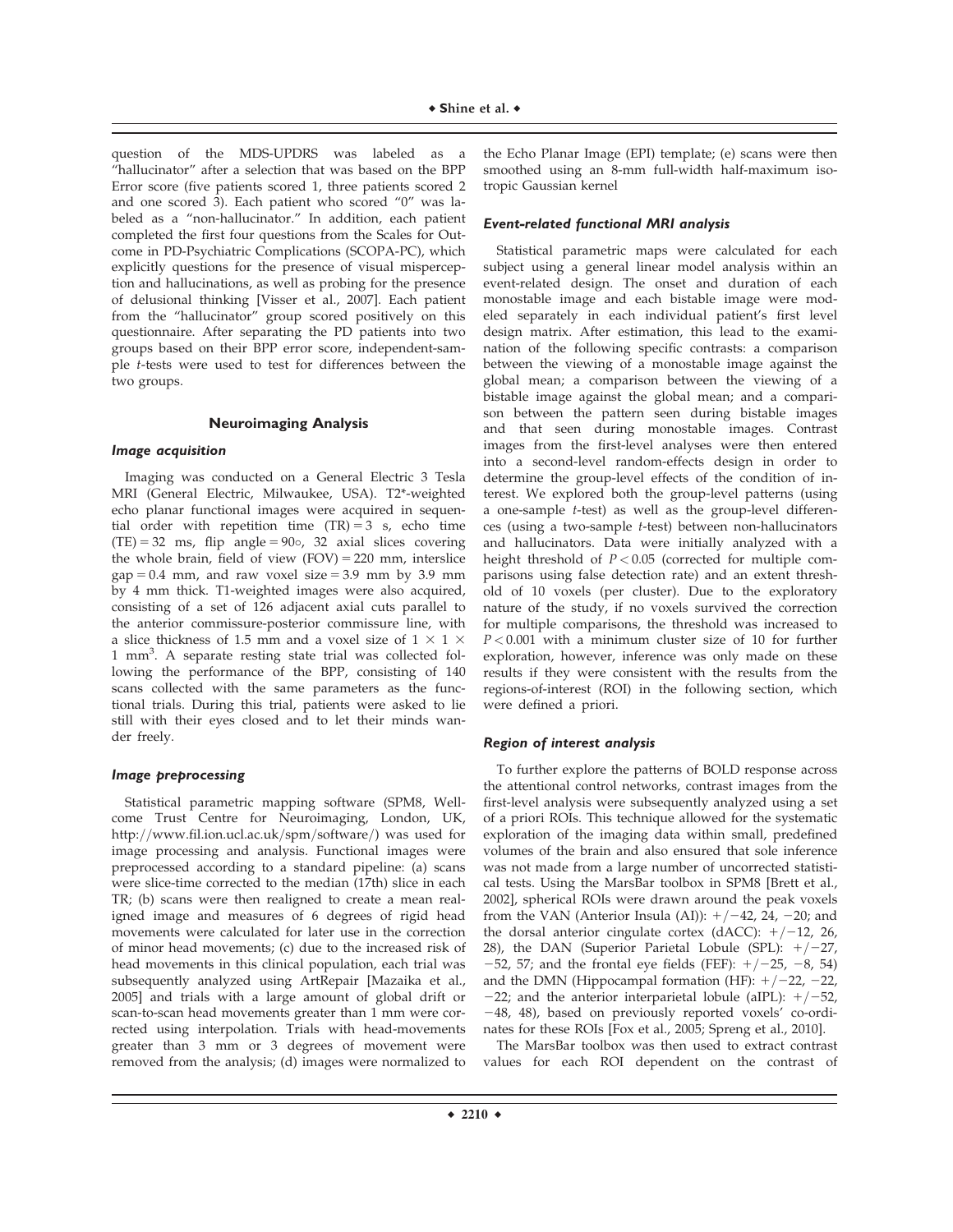

## **Figure 1.**

Group similarities. Posterior and lateral views of the cortical surface rendering of the major areas of increased and decreased BOLD response during the processing of a visual cue. A similar pattern was seen when comparing the entire groups' response to the amalgamation of bistable and monostable images. Namely, there was a significant increase in the BOLD response within

interest. These contrast values were then exported into SPSS for group-level testing, which involved both testing between groups using a two-sample t-test as well as correlating each contrast value with the percentage of misperceptions on the BPP using a Pearson's productmoment correlation. To assess the relative activity within each putative attentional network, the average contrast value for each network was calculated for each patient. This was calculated by averaging the contrast value for each of the hubs within a network, allowing for the comparison of group differences in the BOLD response within the different neural networks. While this method conveys some information about the patterns of coordinated activity within attentional networks, it does not allow any inference about the temporal relationships within these networks [Sporns, 2011].

## Resting state functional connectivity analysis

In order to determine whether the regions identified in the functional analysis formed consistent functional networks, rsfcMRI analyses were applied to task-independent T2\* data. rsfcMRI explores the temporal correlation between the BOLD response in different regions of the brain in the absence of any overt task [Van den Heuvel and Hulshoff Pol, 2010]. The degree to which disparate regions show increased rsfcMRI coherence has been taken to reflect the level and amount of information shared by the two hubs rather than their direct structural connection per se [Honey et al., 2009; Horwitz et al., 2005]. Previous neuroimaging studies assessing attention have shown increased coherence between the hubs comprising the the bilateral occipital cortices, along with a decrease in the BOLD response in the bilateral temporoparietal junction. These results were significant after correction for multiple comparisons using a false detection rate of *P* < 0.05. [Color figure can be viewed in the online issue, which is available at wileyonlinelibrary.com.]

putative VAN and the DAN [see above for ROI co-ordinates; Cortbetta and Shulman, 2002; Spreng et al., 2010].

Following the same preprocessing steps outlined for the functional experiment, images were imported into the Functional Connectivity ("conn") toolbox (http://www. nitrc.org/ projects/conn) in SPM8 for further data correction. After discarding the first five scans, the preprocessing steps included: (a) the application of a temporal band pass filter (0.009–0.08 Hz); and (b) the regression of nuisance parameters (and their first temporal derivative), including the six motion parameters extracted from realignment, the mean whole-brain signal and the signal from the voxelstripped white matter and cerebrospinal fluid masks. The mean BOLD signal time course was then extracted from each of the ROIs from the functional analysis. The time course of each ROI was then correlated with the time course for each of the other ROIs, allowing for the calculation of a correlation coefficient for each ROI using a Pearson's product-moment calculation. These values were then converted into Z-scores using a Fisher's r-to-Z transformation, allowing for the calculation of the significant group similarities as well as the significant differences between the two groups  $(P < 0.05$  FDR).

## Voxel-based morphometry (VBM) analysis

To assess for any significant structural differences between the two groups of patients, individual T1 weighted images for each patient were subjected to VBM analysis using the SPM8 software package [for detailed methods, see Ashburner and Friston, 2000]. First, each T1 image was re-oriented to standard space. Following this, each image was segmented using the Segment tool in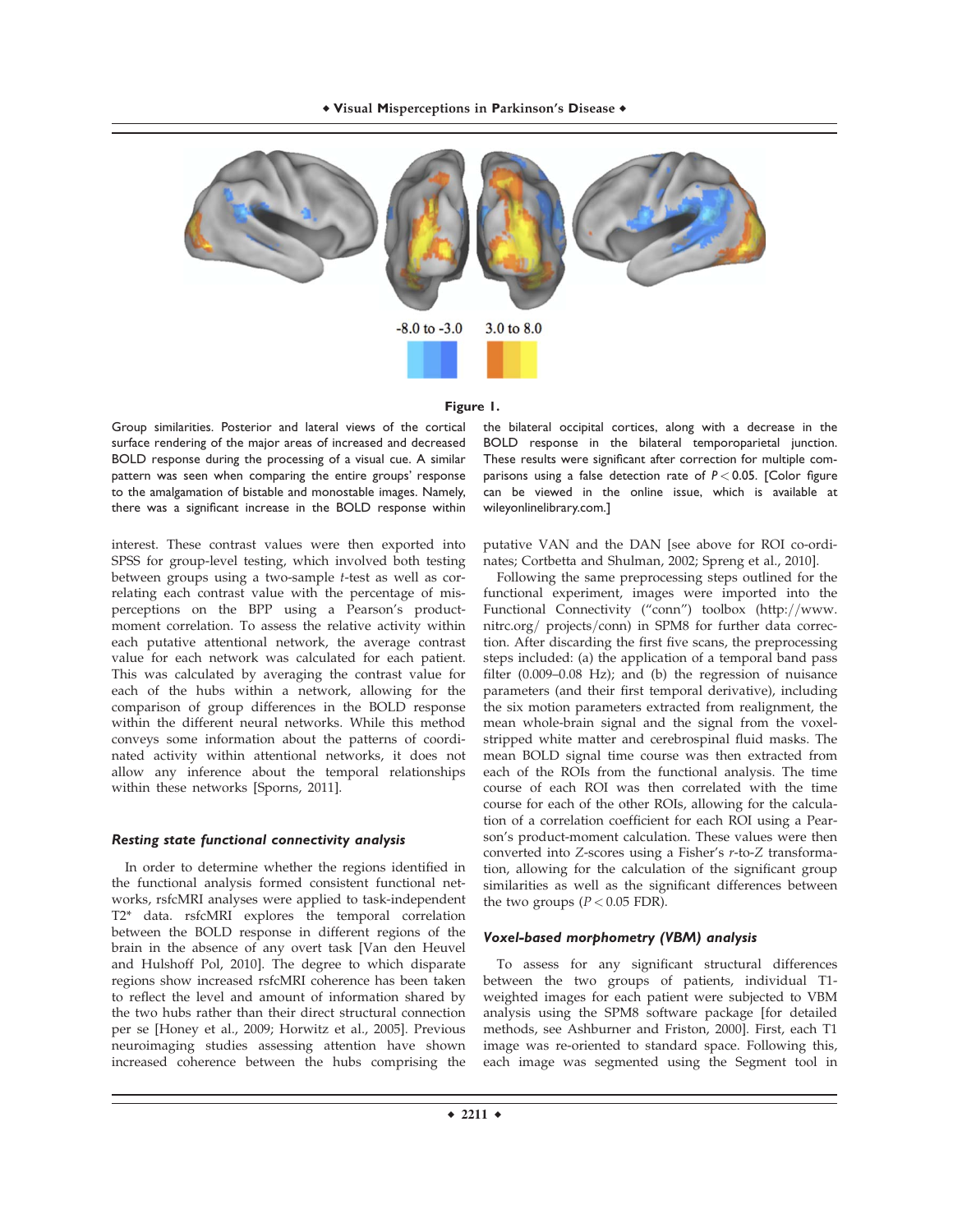

# **Figure 2.**

Differences between two groups. Graphical depictions of the brain representing the main regions of increased BOLD contrast in the comparison of hallucinators against non-hallucinators  $(P < 0.001$  and clusters = 10). The leftmost image represents the group differences when viewing bistable images and the rightmost image represents the differences when viewing a monostable image. The major differences were found in regions comprising the dorsal attention network, such as the bilateral frontal eye fields, the superior parietal lobule and the  $MT+$ region. The blue color intensity in the image reflects the *t*-statistic from the second level random-effects comparison of hallucinators and non-hallucinators. [Color figure can be viewed in the online issue, which is available at wileyonlinelibrary.com.]

SPM8, which led to the creation of a gray matter template for each individual patient. These templates were then normalized to the 152MNI T1 template brain and then modulated, which involved scaling the gray matter template by the amount of contraction during spatial normalization, ensuring that the final gray matter template contains the same total amount of original gray matter as was present in the original image. Each image was then smoothed with an 8 mm FWHM Gaussian kernel. The smoothed images were subsequently entered into a second-level design, which compared hallucinators with nonhallucinators. Following this, the images were corrected for multiple comparisons using a False Detection Rate of  $P < 0.05$ . We then created a bilateral anterior insula mask, which contained each voxel from the VBM analysis that was significantly different between the two groups. This allowed for the calculation of the volume of gray matter within the bilateral AI for each individual patient, allowing for the subsequent correlation with the BPP Error score.

# Inter-relation of task-based, rsfcMRI, and VBM analyses

To explore the data for the presence of inter-related signals within the three separate analytic techniques, the significant results from each of the previous three analyses were compared using Pearson's product-moment correlations. As in the previous analyses, alpha levels were set at  $P < 0.05$ .

# **RESULTS**

### **Demographic Information**

Of the 22 patients tested, the BPP identified 9 hallucinators and 13 non-hallucinators. As shown in Table II, the patient groups did not differ in age, disease duration, motor severity (UPDRS III score), Hoehn & Yahr stage, global cognition (MoCA), depressive symptoms or dopamine dose equivalence. In addition, there were no between-group differences in visual acuity or contrast sensitivity. In keeping with a previous study [Shine et al., 2012], there were strong inter-relationships between the measures of attentional-shifting  $(TMT_{B-A})$  and the SCOPA- $PC_{1-4}$  ( $r = 0.530$ ,  $P < 0.01$ ) as well as the BPP error score  $(r = 0.547, P < 0.01).$ 

# **Bistable Percept Paradigm**

The average response time to process an image was 7.14 s. While the entire group of patients was more likely to take longer to identify the items within a monostable image ( $t = 3.08$ ,  $P < 0.01$ ), there were no significant differences between the two groups in the response time to either monostable ( $t = 1.46$ ,  $P = 0.159$ ) or bistable images  $(t = 0.92, P = 0.370).$ 

## **Imaging Results**

## Group level similarities

In order to determine whether all patients recruited a similar network of visually-related neural regions during the processing of ambiguous visual images, we assessed the cortical BOLD response pattern associated with processing either a bistable or monostable image during performance of the BPP (Fig. 1). As predicted from the visual nature of the experimental paradigm, the cohort of PD patients showed a significant increase in the BOLD signal within the bilateral visual cortices. In addition, there was a significant decreased BOLD signal in the temporoparietal junction, bilaterally.

# Group level differences

We subsequently analyzed the differences between the two groups of patients when they viewed both monostable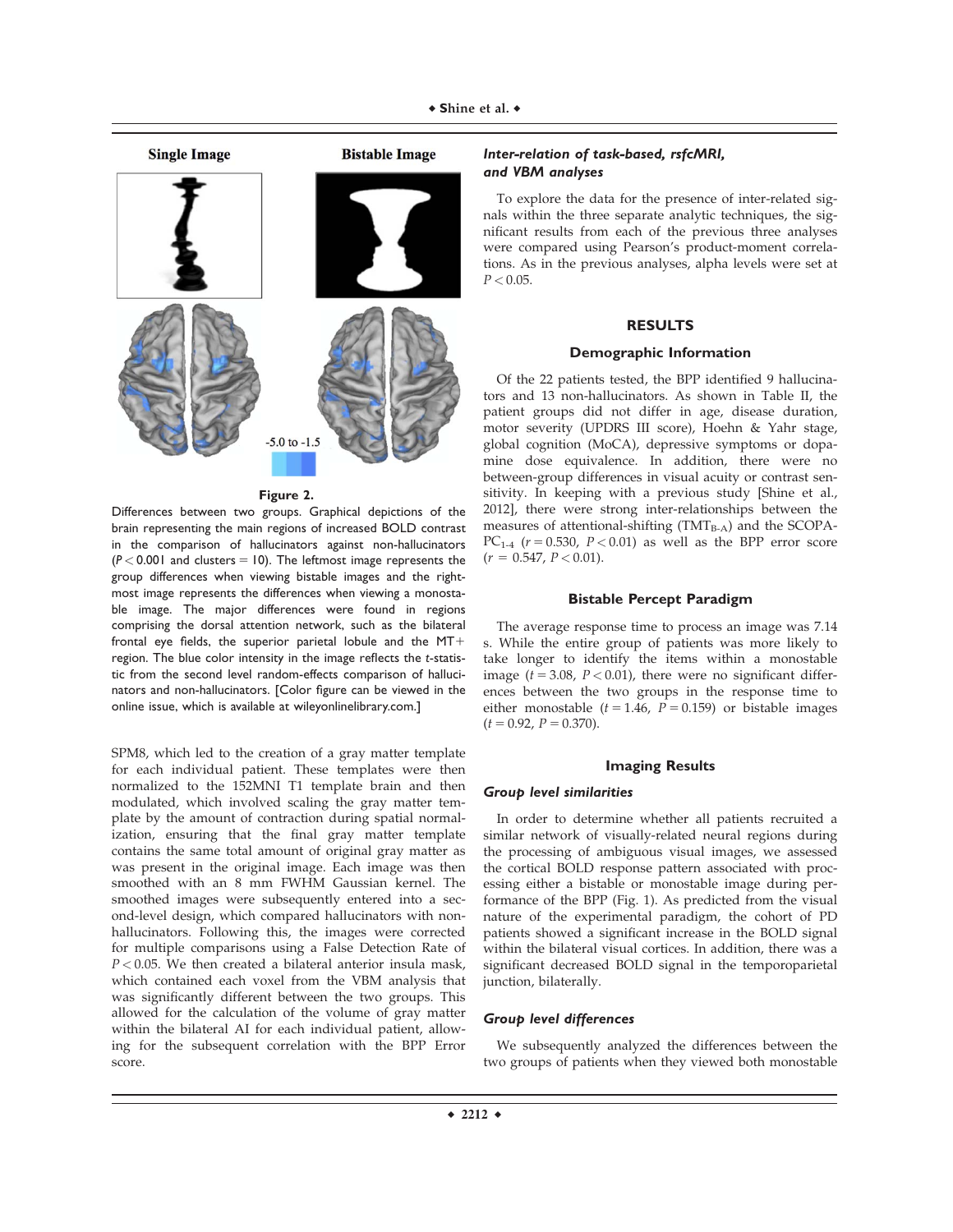|                                | <b>TABLE III. Brain regions displaying decreased BOLD</b> |
|--------------------------------|-----------------------------------------------------------|
|                                | response in both monostable bistable images (non-hallu-   |
| cinators versus hallucinators) |                                                           |

| Neural region                           | $\mathcal{X}$ | y                | z    | Monostable Bistable<br>cluster<br>size | cluster<br>size |
|-----------------------------------------|---------------|------------------|------|----------------------------------------|-----------------|
| Left frontal eye fields <sup>a</sup>    | $-27$         | $\left( \right)$ | 64   | 129                                    | 64              |
| Right frontal eye fields <sup>a</sup>   | 30            | 2                | 56   | 91                                     | 17              |
| Midbrain                                |               | $-2$ $-20$       | $-6$ | 91                                     | 139             |
| pre-SMA <sup>a</sup>                    | 0             | 20               | 46   | 77                                     | 56              |
| L superior parietal lobule <sup>a</sup> |               | $-22 - 53$ 56    |      | 38                                     | 38              |
| R superior parietal lobule <sup>a</sup> |               | $22 -44 -18$     |      | 11                                     | 32              |
| Right visual area V2                    |               | $-90$ 11         |      | 19                                     | 10              |

MNI co-ordinates for neural regions that displayed decreased BOLD response in the contrast between hallucinators and non-hallucinators when viewing both monostable and bistable images. The coordinates represent the peak voxel within a cluster that was present above the statistical threshold in both the monostable and the bistable contrast. T-statistics are presented for clusters with  $P < 0.001$  and greater than 10 contiguous voxels corrected at the whole-brain level with a false detection rate of  $P \leq 0.05$ . <sup>a</sup>Known hub of the Dorsal Attention Network.

and bistable images using a random-effects design (see Fig. 2). As predicted, there were a number of regions with significantly decreased BOLD recruitment when comparing hallucinators with non-hallucinators. When viewing either a monostable or a bistable image, hallucinators were significantly less able to recruit key regions within the DAN, including the bilateral frontal eye fields (peak voxel from the left hemisphere:  $-27$ , 0, 64; and right hemisphere: 30, 2, 56), the bilateral dorsolateral prefrontal cortex (left: -51, 29, 25 and right: 45, 35, 18), the bilateral superior parietal lobule (left:  $-22$ ,  $-53$ , 56 and right: 22,  $-44$ , 58), the caudal midbrain (-2, -20, -6), the midline presupplementary motor area (0, 20, 46) and a region in the right parieto-occipital cortex  $(11, -90, 11)$ . See Table III for the Cluster sizes in each contrast.

Data from the between-group analysis were then explored further using a series of a priori ROIs, each representing a key hub within the putative attentional control networks. Whilst both groups showed a consistent pattern of decreased DMN and VAN activity when assessing monostable and bistable contrasts (Fig. 3), hallucinators were unable to recruit activation in the DAN in the presence of either image (monostable:  $t = 2.20$  and  $P = 0.02$ ; bistable:  $t = 2.52$  and  $P = 0.01$ ). Across the whole cohort of patients, a relative increase in the amount of BOLD activity within the right frontal eye field ROI was negatively correlated with the percentage of misperceptions in both the monostable (Pearson's  $r = -0.470$  and  $P = 0.027$ ) and bistable ( $r = -0.599$  and  $P = 0.003$ ) percepts.

When analyzed as a single cohort, there was a significant group-level increase in the BOLD response within the left anterior insula (peak voxel:  $-25$ , 21,  $-9$ ) in the bistable > monostable contrast. There were no significant



Results of the region-of-interest analysis. Results from the direct comparison of the average contrast values from the attentional networks when comparing non-hallucinators (white columns) with hallucinators (gray columns) during the viewing of a bistable image. The contrast value represents the average value seen in each network during both monostable and bistable images. While there were no significant differences between patients in the VAN or DMN, hallucinators were significantly more likely to have a negative average contrast value in the DAN. Key: L, left; R, right; VAN, ventral attention network; DAN, dorsal attention network; DMN, default mode network. Significance levels: \**P* < 0.05. Though not explicitly shown here, the results were similar for the viewing of a monostable image. [Color figure can be viewed in the online issue, which is available at wileyonlinelibrary.com.]

differences between the two groups when comparing the unique response to bistable versus monostable images, either at the whole brain level or when constraining the analysis to the ROIs, however, this negative finding may be due to the relatively low sample size used in this experiment. This interpretation is in keeping with further analysis, as there were significant differences between the performance of bistable and monostable contrasts within the group of hallucinators. Specifically, the left dorsal anterior cingulate (average contrast value =  $0.11$ ;  $t = 2.87$ ;  $P = 0.02$ ) within the VAN and the left hippocampal formation (average contrast value = 0.12;  $t = 2.62$ ;  $P = 0.03$ ) within the DMN, were associated with a significantly increased BOLD response when viewing a bistable image.

# rsfcMRI analysis

Both groups of patients displayed strong intra-network coherence in both the VAN and the DAN  $(r > 0.15$  and  $P < 0.05$ ), suggesting that each network contained high intra-network connectivity. Comparison between the two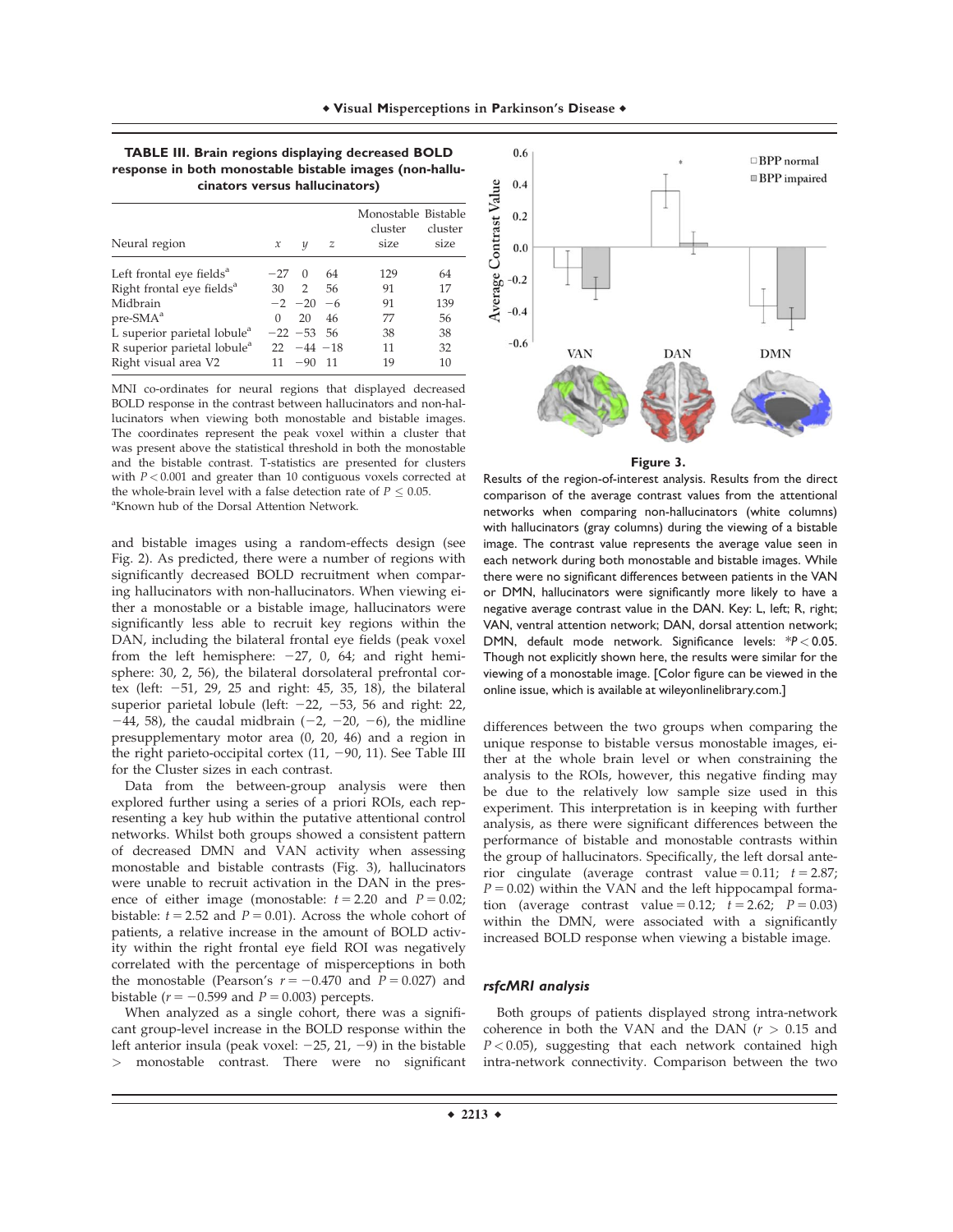

#### **Figure 4.**

Results of the voxel-based morphometry analysis. Hallucinators were significantly more likely to suffer from decreased gray matter density in the right anterior insula (peak voxel: 38, 2,  $-2$ ) and left anterior insula  $(-32, 16, -8)$ . This suggests that patients with visual misperceptions are unable to use their anterior insula in order to actively recruit activation in the dorsal attention network in the presence of an ambiguous stimulus. Color intensity on the graph represents the *t*-statistic at each voxel after correction for multiple comparisons (FDR *P* < 0.05). [Color figure can be viewed in the online issue, which is available at wileyonlinelibrary.com.]

groups revealed that the hallucinators showed a significant decrease in the inter-network functional connectivity between the DAN and the VAN. Specifically, there were significant negative correlations between the left dorsal anterior cingulate and the left frontal eye fields (difference between Fisher's Z scores ( $\Delta Z$ ) = 0.18, P < 0.05), between the right dorsal anterior cingulate and the left frontal eye fields ( $\Delta Z = 0.20$ ,  $P < 0.05$ ) and the right frontal eye fields  $(\Delta Z = 0.17, P < 0.05)$  and between the left AI and the left frontal eye fields ( $\Delta Z = 0.20$ ,  $P < 0.05$ ). Compared with hallucinators, the non-hallucinators also showed a stronger association between the right dorsal anterior cingulate and the left anterior inter-parietal lobule of the DMN  $(\Delta Z = 0.13, P < 0.05)$ , suggesting decreased functional connectivity between the VAN and the DMN in hallucinators. In addition, there was a negative correlation between the BPP Error score and the functional connectivity between the left dACC and left FEF  $(r = -0.649, P < 0.01)$ , along with the right dACC and the FEF in each hemisphere (left:  $r = -0.492$ ,  $P < 0.05$ ; right:  $r = -0.506$ ,  $P < 0.05$ ).

## VBM analysis

After correction for multiple comparisons, hallucinators were significantly more likely to suffer from decreased gray matter density in the right anterior insula (Fig. 4; peak voxel:  $38$ ,  $2$ ,  $-2$ ) and the left anterior insula (peak voxel:  $-32$ , 16,  $-8$ ). The volume of gray matter present in the bilateral AI was inversely correlated with BPP Error score ( $r = -0.679$ ,  $P < 0.005$ ;  $R^2 = 0.46$ ), suggesting that a decrease in the gray matter integrity within the anterior insula was associated with worse performance on the BPP (Figs. 5 and 6).

# Inter-relation of task-based, rsfcMRI, and VBM analyses

The volume of gray matter within the bilateral anterior insula were positively correlated with the relative BOLD signal within the DAN during the viewing of a bistable





Results of the voxel-based morphometry analysis. Decreased gray matter density in the bilateral anterior insula was inversely correlated with performance on the bistable percept paradigm  $(r = -0.676, P < 0.001; R^2 = 0.457)$ , suggesting that gray matter integrity in the bilateral anterior insula is required for adequate performance of the bistable percept paradigm.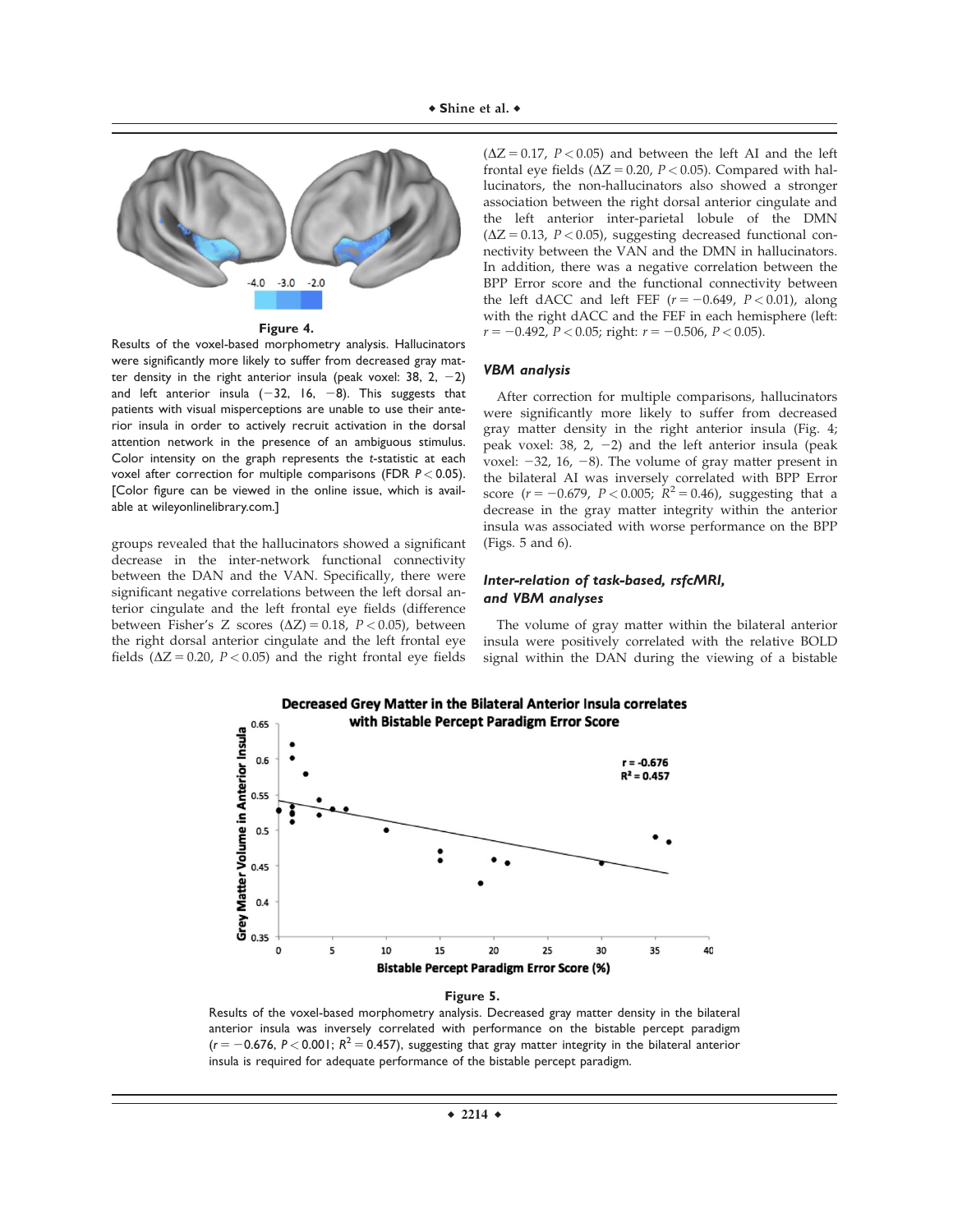

Inter-relatedness of neuroimaging findings and performance on the bistable percept paradigm. Graphical depiction of the interrelated nature of the findings from the neuroimaging experiments and performance on the Bistable Percept Paradigm (BPP). The strengths of each connection reflect the relative connection between the two measures: (**a**) the volume of gray matter within the bilateral anterior insula (AI) is associated with a lower score on the BPP  $(r = -0.679, P < 0.005)$ ; (b) decreased gray matter in the AI is associated with an inability to recruit the Dorsal Attention Network (DAN) during the viewing of a bistable image  $(r = 0.467, P < 0.05)$ ; (c) decreased gray matter in the AI is also predictive of decreased resting state functional connectivity (RSFC) between hubs of the Ventral Attention Network (VAN) and the DAN  $(r = 0.440, P < 0.05)$ ; (d) there was a negative correlation between the BPP Error score and the functional connectivity between the left dACC and left FEF  $(r = -0.649, P < 0.01)$ , along with the right dACC and the bilateral FEF (left:  $r = -0.492$ , *P* < 0.05; right:  $r = -0.506$ , *P* < 0.05); and (**e**) the degree of impaired functional connectivity between the VAN and the DAN also predicted the decrease in the BOLD signal in the DAN during the viewing of either a monostable ( $r = 0.457$ ,  $P < 0.05$ ) or a bistable (*r* 5 0.520, *P* < 0.05) image.

image  $(r = 0.467, P < 0.05)$ , suggesting that patients with less gray matter within the AI were unable to effectively recruit the DAN during the viewing of a bistable image (Fig. 6). This relationship was not present when viewing monostable images.

Reductions in anterior insula gray matter were also predictive of abnormalities in the resting state functional connectivity between regions of the VAN and the DAN (Fig. 6). Specifically, the volume of gray matter in the anterior insula was positively correlated with the functional connectivity between the right dACC and the bilateral FEF (left:  $r = 0.440$ ,  $P < 0.05$ ; right:  $r = 0.43$ ,  $P < 0.05$ ). As such, decreased gray matter integrity in the AI appears to drive a decrease in the connectivity between the DAN and the VAN.

Resting state functional connectivity between the DAN and VAN also predicted the degree of decreased BOLD response within the DAN during the viewing of either a monostable or bistable image (Fig. 6). The average BOLD response in the DAN during the viewing of a monostable image was correlated with the functional connectivity between the right dACC and the right SPL  $(r = 0.457)$ ,  $P < 0.05$ ). During the viewing of a bistable image, the BOLD response within the DAN was positively correlated with the degree of connectivity between the right FEF and the bilateral AI (left:  $r = 0.520$ ,  $P < 0.05$ ; right:  $r = 0.427$ ,  $P < 0.05$ ).

# **DISCUSSION**

Utilizing a combination of structural and functional neuroimaging, the major findings of this study are in accordance with the hypothesis that disruption within the attentional networks plays a significant role in the pathophysiology underlying VH in PD. Specifically, our fMRI results demonstrate that hallucinators fail to significantly engage the DAN when processing ambiguous visual stimuli. In addition, analysis of rsfcMRI within the attentional control networks revealed reduced coherence between the DAN and the VAN amongst hallucinators. Finally, hallucinators had a relative loss of gray matter volume within the anterior insula, a key hub within the VAN that facilitates the shifting of attention to the DAN in the presence of ambiguous visual stimuli [Menon and Uddin, 2010; Shine et al., 2011]. Finally, the findings from these three complimentary analyses were all strongly and predictably inter-related (see Fig. 6), thus allowing an internally consistent framework by which the results give insight into the pathophysiology underlying visual misperceptions and hallucinations.

In contrast with previous fMRI studies of VH in PD, we did not see any significant group differences in occipital or temporal extrastriate visual cortices [Ibarretxe-Bilbao et al., 2011], perhaps due to the fact that the two groups in our study were matched for visual acuity and contrast sensitivity. Indeed, there was a consistent recruitment of the occipital cortices during the processing of visual cues in both groups, however, there were significant and relevant differences between the two groups of patients in the neural regions underlying executive functions. Hallucinators showed significantly reduced BOLD activation bilaterally within the frontal eye fields and the superior parietal lobule compared to non-hallucinating patients, regardless of whether they were processing a monostable or bistable image. These regions are both well-described hubs within the putative DAN [Fox et al., 2006], which is an interconnected network of neural centers responsible for processing ambiguous information in the top-down direction of attention. In addition, the BOLD response in the right frontal eye fields was negatively correlated with the percentage of misperceptions, suggesting that poor performance on the BPP was associated with a reduced ability to recruit activation within specific hubs of the DAN.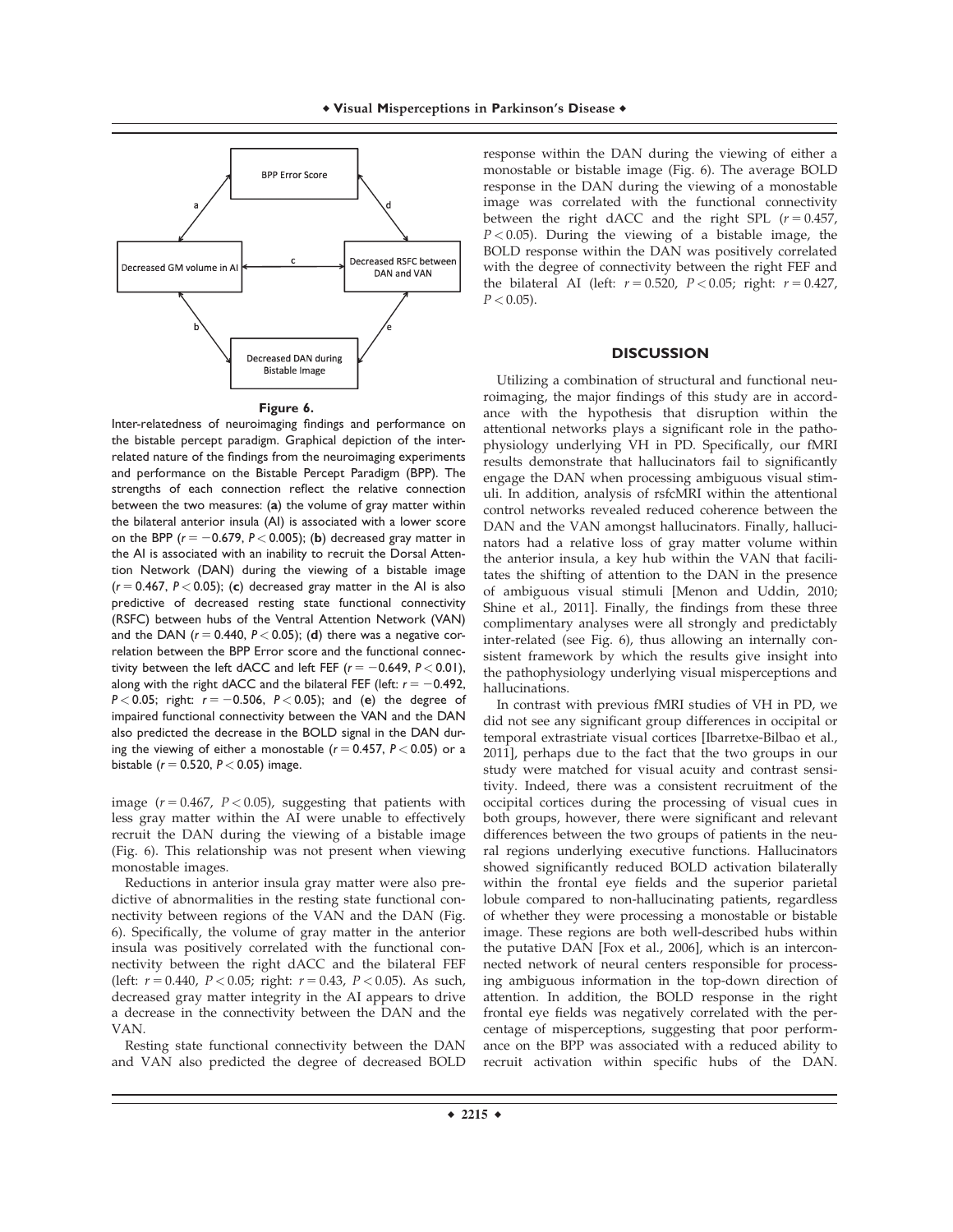Furthermore, both groups showed similar patterns of deactivation within the VAN and DMN when processing ambiguous visual stimuli (Fig. 3). However, while non-hallucinators were able to recruit activation in the DAN, hallucinators were not, showing no significant activation of the DAN in the presence of both monostable and bistable percepts.

Hallucinators also showed a relative decrease in BOLD response within the caudal midbrain. This pattern of decreased BOLD signal may reflect an inability to accurately increase neural firing within dopaminergic projection nuclei, such as the substantia nigra and ventral tegmental area, in response to an ambiguous stimulus. Indeed, in conjunction with the central amygdala, the substantia nigra has been shown to underpin the coding of prediction-error and the enhancement of attention in the presence of salient stimuli [Lee et al., 2006]. Alternatively, it is possible that the decreased BOLD response in the midbrain is due to abnormal firing patterns occurring in the nuclei underlying arousal. There is a strong link between the presence of Rapid Eye Movement Sleep Behavior Disorder (RBD) and visual hallucinations [Manni et al., 2011], which might reflect contributions operating through the ascending brainstem arousal system. Indeed, the neuropathology of RBD is presumed to relate to a concentration of Lewy body deposits within specific regions of the midbrain and pons, such as the sublateral dorsal nucleus [Lu et al., 2006].

When comparing the BOLD response pattern to the presentation of monostable and bistable percepts in the cohort of hallucinators, there was a significant increase in neural hubs within the VAN (dACC) and the DMN (HF). However, despite the increased BOLD response seen in these hubs, there was no consistent response across these putative attentional network clusters, perhaps secondary to the small numbers of participants in this experiment. It is not clear from these analyses whether the regions within the VAN and DMN are activating efficiently as entire networks or whether specific hubs within these networks are processing the ambiguous information. The latter interpretation is supported by recent work using spatial and temporal independent component analysis that has shown that individual attentional networks have a number of separate subcomponents (known as temporal functional modes) subserving separate and distinct functions [Smith et al., 2012]. While our study was not designed to explore the data in this manner, such future subanalyses may help to shed light on these speculations.

When exploring the patterns of rsfcMRI within and between the two groups of patients, we saw a specific reduction in the connectivity between the DAN and the VAN in the hallucinators. Specifically, there was significantly decreased connectivity between the bilateral dACC and the AI of the VAN and the left FEF of the DAN. Interestingly, the decreases in these connections were strongly correlated with decreased gray matter volume within the anterior insula as well as the BPP Error Score (Fig. 6).

There was also a decrease in the connectivity between the left aIPL of the DMN and left dACC of the VAN, suggesting further internetwork disruption within hallucinators. Interestingly, there were no differences in the intranetwork connectivity between the two groups, with strong intranetwork connections observed in both hallucinators and nonhallucinators. Taken together, these results suggest that an intranetwork pathological process was not likely to be responsible for the impaired communication between the VAN and DAN.

The results from the VBM analysis provide further clues to the underlying pathogenesis of VH in PD. Specifically, hallucinators showed a relative decrease in gray matter volume within the bilateral anterior insula (right  $>$  left) when compared with non-hallucinators ( $P < 0.05$ , FDR corrected). These same regions were found to be active in the entire cohort when comparing the response to bistable > monostable percepts. In addition, the severity of gray matter loss in the anterior insula was strongly correlated with the BPP Error score, as well as impairments in both the resting state and task-based analyses (Figs. 5 and 6). Together, these relationships suggest a strong degree of coherence among the three separate techniques and suggest the possibility of a unified mechanism underlying visual misperceptions in PD.

The results in this study are aligned with previous VBM studies, which have found widespread insula and subcortical gray matter loss in patients with PD and hallucinations [Ibarretxe-Bilbao et al., 2010, 2011; Yamamoto et al., 2007]. However, we did not find any hippocampal atrophy in the hallucinators, perhaps due to a lack of overt dementia in the cohort. In addition, our results are also different from those found in a recent VBM study, which showed that PD patients with hallucinations had decreased gray matter in a targeted exploration of the cholinergic pedunculopontine nucleus as well as the thalamus [Janzen et al., 2012]. However, that study explored gray matter changes in patients with Parkinson's Disease Dementia and Dementia with Lewy Bodies, both of which are conditions that represent a more advanced disease stage, and hence a larger pathological load, than the patients involved in this analysis. This makes a direct comparison between the results of these two studies difficult.

Interestingly, the anterior insula has been previously proposed to underlie the anatomical basis of the ability to "switch" activation between the attentional control networks [Seeley et al., 2007; Shulman et al., 2009]. Specifically, the anterior insula is proposed to act in conjunction with cortical and subcortical hubs (such as the basolateral amygdala) within the VAN to activate the DAN in the presence of environmental salience. Therefore, those individuals with decreased gray matter in the anterior insula may have lost the ability to effectively "switch" their attention in the presence of an ambiguous stimulus, leading to an inability to appropriately activate the DAN.

While the loss of gray matter in the insula may be due to direct pathology, it is also possible that it reflects changes in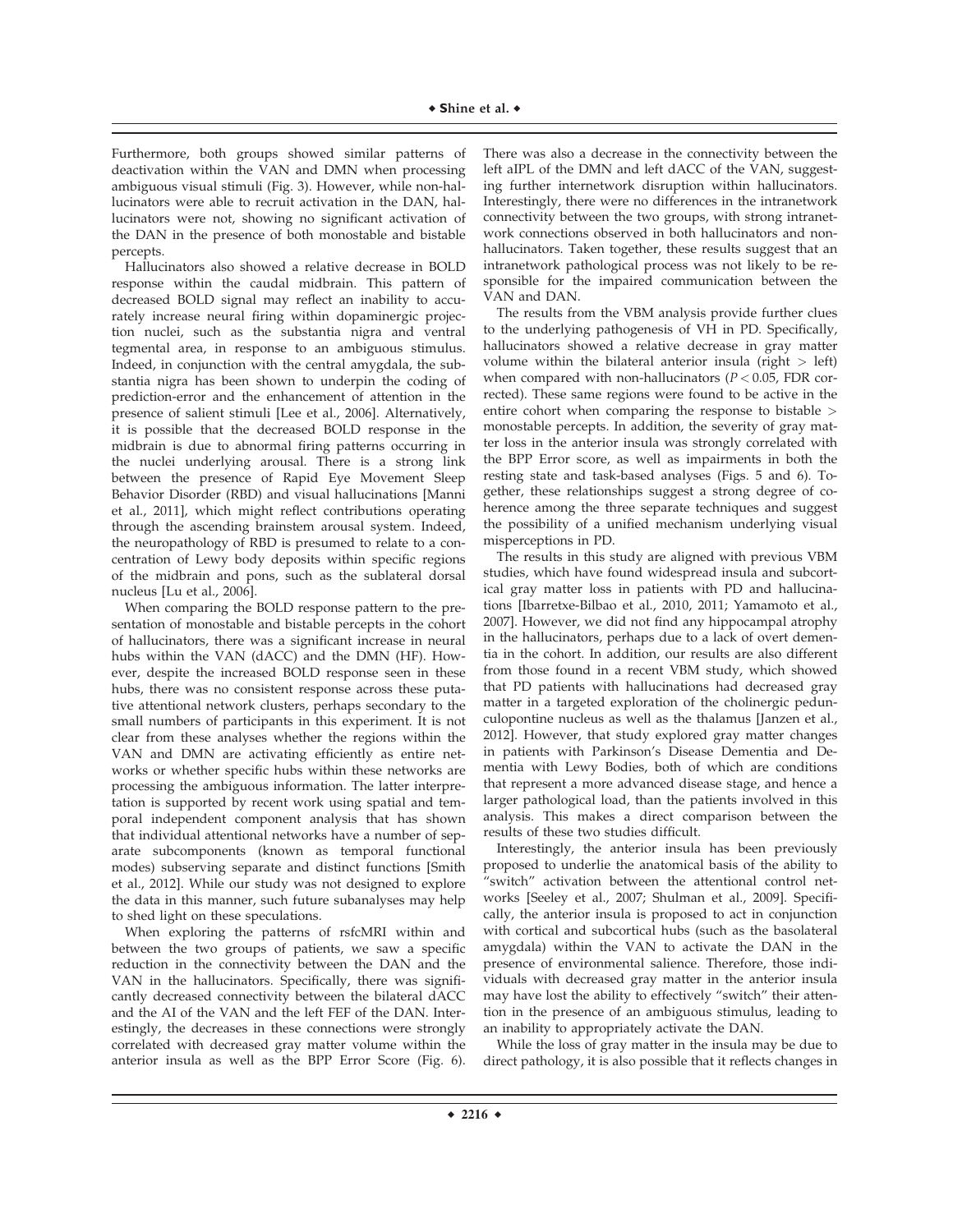other regions of the brain. For instance, the anterior insula may have become disconnected from midbrain projections of either the ventral tegmental area or the basal forebrain nucleus [Goetz et al., 1982, 1998], depriving the anterior insula of modulatory influence from ascending dopaminergic and cholinergic pathways, respectively. Alternatively, the anterior insula may have lost connections with either the basolateral amygdala or the caudate nucleus, both of which have been implicated in the pathophysiology of visual misperceptions in PD [Harding et al., 2002]. To test these speculations, further neuroimaging experiments should seek to explore the white matter connections between these disparate regions to determine whether a structural disconnection may precede the onset of degeneration of the anterior insula. It is also possible that the anterior insula may have become functionally disconnected from the aforementioned regions without any obvious breakdown in structural connection. This interpretation is consistent with the results of the resting state functional connectivity analysis, which showed that while intranetwork connectivity did not differ between groups, there was a significant decrease in the internetwork connectivity between the VAN and the DAN in hallucinators.

The results of this multimodal MRI study support the specific predictions of the recently proposed attentional network hypothesis of visual misperceptions in PD [Shine et al., 2012), along with other hypotheses that implicate attentional dysfunctions in the pathophysiology of VH in PD [Collerton et al., 2005; Diederich et al., 2005; Gallagher et al., 2011]. There are, however, a number of important limitations to the current study. The experiment was conducted in a small group of PD patients and as such, the results should be replicated in a larger cohort of patients to validate the cross-modal analyses performed here. In addition, these experiments could seek to elucidate the BOLD response pattern associated with de novo visual misperceptions, which occur when a patient misperceives a bistable percept in the presence of a monostable image, or seek to clarify the precise role of the interaction between attention and perception [Gallagher et al., 2011]. Future studies should also aim to further delineate the structural and functional connectivity of PD patients with visual misperceptions, using techniques such as independent component analysis or multi voxel pattern analysis. Finally, future neuroimaging studies exploring misperceptions in patients with PD could also manipulate dopaminergic and cholinergic medications in order to determine the precise role of specific neurotransmitters in the pathophysiology of VH. This work may help to uncover mechanisms that may assist in the replacement of normal DAN function in the perception of ambiguous stimuli.

# **ACKNOWLEDGMENTS**

The authors would like to thank Nathan Spreng for his assistance with Caret software and for the graphical depictions of the various attentional networks in Figure 3. They would also like to thank Matthew Brett for his assistance with the processing and interpretation of the regionof-interest analyses. Finally, they would like to thank Parkinson's NSW for their ongoing assistance in support of our research efforts.

# **REFERENCES**

- Ashburner J, Friston KJ (2000): Voxel-based morphometry—The methods. NeuroImage 11:805–821.
- Asplund CL, Todd JJ, Snyder AP, Marois R (2010): A central role for the lateral prefrontal cortex in goal-directed and stimulusdriven attention. Nat Neurosci 13:507–512.
- Beck AT, Steer RA, Brown GK (1996): Manual for the Beck Depression Inventory-II. San Antonio, TX: Psychological Corporation.
- Berrios G (1982): Tactile hallucinations: conceptual and historical aspects. J Neurol Neurosurg Psychiatry 45:285–293
- Binder JR, Frost JA, Hammeke TA, Bellgowan PS, Rao SM, Cox RW (1999): Conceptual processing during the conscious resting state: A functional MRI study. J Cognit Neurosci 11:80–93.
- Brett M, Anton J, Valabregue R, Poline J (2002): Region of interest analysis using an SPM toolbox [abstract]. Presented at the 8th International Conference on Functional Mapping of the Human Brain. Neuroimage 16(2).
- Bronnick K, Aarsland D, Larsen JP (2005): Neuropsychiatric disturbances in Parkinson's disease clusters in five groups with different prevalence of dementia. Acta Psychiatr Scand 112:201–207.
- Collerton D, Perry E, McKieth I (2005): When people see things that are not there: A novel perception and attention deficit model of recurrent complex visual hallucinations. Behav Brain Sci 28:737–757.
- Corbetta M, Shulman GL (2002): Control of goal-directed and stimulus-driven attention in the brain. Nat Rev Neurosci 3:201–215.
- Corrigan J, Hinkeldey MS (1987): Relationships between parts A and B of the Trail Making Test. J Clin Psychol 43:402–409.
- Diederich NJ, Goetz CG, Raman R, Pappert EJ, Leurgans S, Piery V (1998): Poor visual discrimination and visual hallucinations in Parkinson's disease. Clin Neuropharmacol 21:289–295.
- Diederich NJ, Goetz CG, Stebbins GT (2005): Repeated visual hallucinations in Parkinson's disease as disturbed external/internal perceptions: Focused review and a new integrative model. Mov Disord 20:130–140.
- Diederich NJ, Fenelon G, Stebbins G, Goetz CG (2009): Hallucinations in Parkinson disease. Nat Rev Neurol 5:331–342.
- Elliot DB, Sanderson K, Conkey A (1990): The reliability of the Pelli-Robson contrast sensitivity chart. Ophthalmic Physiol Opt 10:21–24.
- Emre M, Aarsland D, Brown R, Burn DJ, Duyckaerts C, Mizuno Y, Broe GA, Cummings J, Dickson DW, Gauthier S, Goldman J, Goetz C, Korczyn A, Lees A, Levy R, Litvan I, McKeith I, Olanow W, Poewe W, Quinn N, Sampaio C, Tolosa E, Dubois B. (2007): Clinical diagnostic criteria for dementia associated with parkinson's disease. Mov Disord 22:1689–1707.
- Fenelon G, Mahieux F, Huon R, Ziegler M (2000): Hallucinations in parkinson's disease: Prevalence, phenomenology and risk factors. Brain 124:733–745.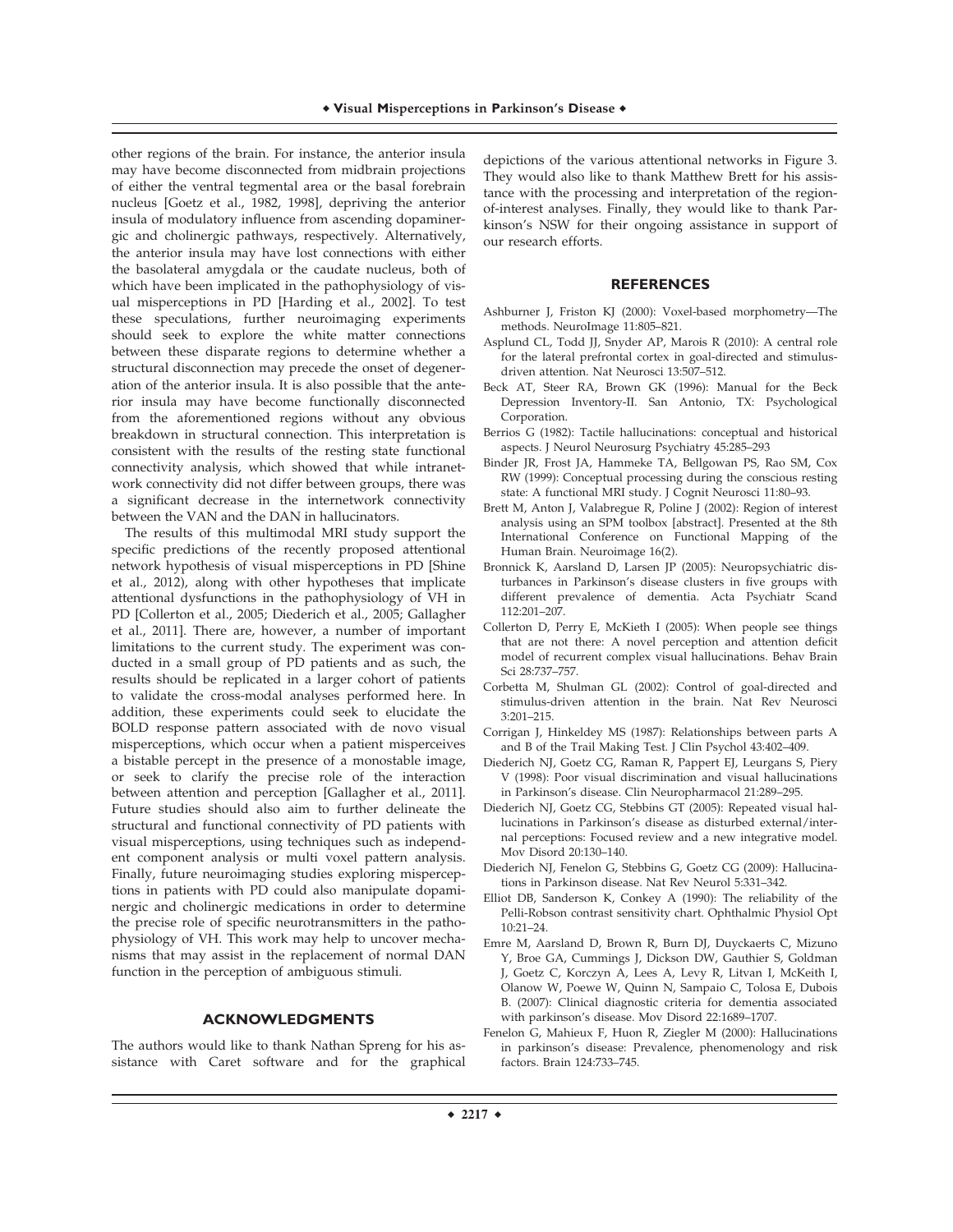- Forsaa EB, Larsen JP, Wentzel-Larsen T, Goetz CG, Stebbins GT, Aarsland D, Alves G. (2010): A 12-year population-based study of psychosis in parkinson disease. Arch Neurol 67:996–1001.
- Fox MD, Snyder AZ, Vincent JL, Corbetta M, Van Essen DC, Raichle ME (2005): The human brain is intrinsically organized into dynamic, anticorrelated functional networks. Proc Natl Acad Sci USA 102:9673–9678.
- Fox MD, Corbetta M, Snyder AZ, Vincent JL, Raichle ME (2006): Spontaneous neuronal activity distinguishes human dorsal and ventral attention systems. Proc Natl Acad Sci USA 103:10046– 10051.
- Gagnon JF, Postuma RB, Joncas S, Desjardins C, Latreille V (2010): The montreal cognitive assessment: A screening tool for mild cognitive impairment in REM sleep behavior disorder. Mov Disord 2010;25:936–940.
- Gallagher DA, Parkkinen L, O'Sullivan SS, Sprat A, Shah A, Davey CC, Bremner FD, Revesz T, Williams DR, Lees AJ, Schrag A. (2011): Testing an aetiological model of visual hallucinations in Parkinson's disease. Brain 134:3299–3309.
- Goetz CG, Tanner C, Klawans H (1982): Pharmacology of hallucinations induced by long-term drug therapy. Am J Psychiatry 139:494–497.
- Goetz CG, Vogel C, Tanner CM, Stebbins GT (1998): Early dopaminergic drug-induced hallucinations in parkinsonian patients. Neurology 51:811–814.
- Goetz C, Fan W, Leurgans S, Bernard B, Stebbins G (2006): The malignant course 'benign hallucinations' in Parkinson's disease. Arch Neurol 2006;63:713–716.
- Goetz CG, Fahn S, Martinez-Martin P, Poewe W, Sampaio C, Stebbins GT, Stern MB, Tilley BC, Dodel R, Dubois B, Holloway R, Jankovic J, Kulisevsky J, Lang AE, Lees A, Leurgans S, LeWitt PA, Nyenhuis D, Olanow CW, Rascol O, Schrag A, Teresi JA, van Hilten JJ, and LaPelle N (2007): Movement Disorder Society-Sponsored Revision of the Unifited Parkinson's Disease Rating Scale (MDS-UPDRS): Process, Format, and Clinimetric Testing Plan. Mov Disord 22:41–47.
- Harding AJ, Stimson E, Henderson JM, Halliday GM (2002): Clinical correlates of selective pathology in the amygdala of patients with Parkinson's disease. Brain 125 (Part 11):2431– 2445.
- Honey CJ, Sporns O, Cammoun L, Gigandet X, Thiran JP, Meuli R, Hagmann P. (2009): Predicting human resting-state functional connectivity from structural connectivity. Proc Natl Acad Sci USA 106:2035–2040.
- Horwitz B, Warner B, Fitzer J, Tagamets MA, Husain FT, Long TW (2005): Investigating the neural basis for funcational and effective connectivity. Application to fMRI. Philos Trans R Soc Lond B Biol Sci 360:1093–1108.
- Ibarretxe-Bilbao N, Ramirez-Ruiz B, Junque C, Marti MJ, Valldeoriola F, Bargallo N, Juanes S, et al. (2010): Differential progression of brain atrophy in Parkinson's disease with and without visual hallucinations. J Neurol Neurosurg Psychiatry 81:650-657.
- Ibarretxe-Bilbao N, Junque C, Marti MJ, Tolosa E (2011): Cerebral basis of visual hallucinations in Parkinson's disease: Structural and functional MRI studies. Neurol Sci 310:79–81.
- Janzen J, van't Ent D, Lemstra AW, Berendse HW, Barkhof F, Foncke EMJ (2012): The pedunculopontine nucleus is related to visual hallucinations in Parkinson's disease: Preliminary results of a voxel-based morphometry study. J Neurol 259:147– 154.
- Lee HJ, Youn JM, Mary JO, Gallagher M, Holland PC (2006): Role of substantia nigra-amygdala connections in surprise-induced enhancement of attention. J Neurosci 26:6077–6081.
- Lewis SJG, Shine JM, Duffy S, Halliday GM, Naismith SL (2012): Anterior cingulate integrity: Executive and neuropsychiatric features in parkinson's disease. Mov Disord 27:1262–1267.
- Llebaria Gm Pagonabarraga J, Martinez-Corral M, Garcia-Sanchez C, Pascual-Sedano B, Gironell A, Kulisevsky J (2010): Neuropsychological correlates of mild to severe hallucinations in Parkinson's disease. Mov Disord 25:2785–2791.
- Lu J, Sherman D, Devor M, Saper CB (2006): A putative flip-flop switch for control of REM sleep. Nature 441:589–594.
- Mazaika PK, Whitfield S, Cooper JC (2005): Detection and repair of transient artifacts in fMRI data. NeuroImage 26:S36.
- Manni R, Terzaghi M, Ratti PL, Repetto A, Zangaglia R, Pacchettim C (2011): Hallucinations and REM sleep behavior disorder in Parkinson's disease: Dream imagery intrusions and other hypotheses. Conscious Cogn 20:1021–1026.
- Martinez-Martin P, Falup-Pecurariu C, Rodriguez-Blazquez C, Serranoduenas M, Carod Artal FJ, Rojo Abuin JM, Aarsland D.. (2011): Dementia associated with Parkinson's disease: Applying the movement disorder society task force criteria. Parkinsonism Relat Disord 17:621–624.
- Mazoyer B, Zago L, Mellet E, Bricogne S, Etard O, Houdé O, Crivelo F, Joliot M, Petit L, Tzourio-Mazoyer N. (2001): Cortical networks for working memory and executive functions sustain the conscious resting state in man. Brain Res Bull 54:287–298.
- Menon V, Uddin LQ (2010): Saliency, switching, attention and control: A network model of insula function. Brain Struct Funct 214:655–667.
- Meppelink AM, de Jong BM, Renken R, Leenders KL, Cornelissen FW, van Laar T (2009): Impaired visual processing preceding image recognition in Parkinson's disease patients with visual hallucinations. Brain 132:2980–2993.
- Naismith SL, Shine JM, Lewis SJG (2010): The specific contributions of set-shifting to freezing of gait in Parkinson's disease. Mov Disord 25:1000–1004.
- Nomura T, Inoue Y, Mitani H, Kawahara R, Miyake M, Nakashima K (2003): Visual hallucinations as REM sleep behavior disorders in patients with Parkinson's disease. Mov Disord 18:812–817.
- Pieri V, Diederich NJ, Raman R, Goetz CG (2000): Decreased color discrimination and contrast sensitivity in Parkinson's disease. J Neurol Sci 172:7–11.
- Price MJ, Feldman RG, Adelberg D, Kayne H (1992): Abnormalities in color vision and contrast sensitivity in Parkinson's disease. Neurology 42:887.
- Ramírez-Ruiz B, Martí MJ, Tolosa E, Gimenez M, Bargallo N, Vakkdeiruika F, Junque C. (2007): Cerebral atrophy in Parkinson's disease patients with visual hallucinations. Eur J Neurol 14:750–756.
- Sanchez-Ramos JR, Ortoll R, Paulson GW (1996): Visual hallucinations associated with parkinson disease. Arch Neurol 53:1265– 1268.
- Sanchez-Castaneda C, Rene R, Ramirez-Ruiz B, Campdelacreu J, Gascon J, Falcon C, Calopa M, Jauma S, Juncadella M, Junque C. (2010): Frontal and associative visual areas related to visual hallucinations in dementia with Lewy bodies and Parkinson's disease with dementia. Mov Disord 25:615–622.
- Scaglione C, Vignatelli L, Piazzi G, Marchese R, Negrotti A, Rizzo G, Lopane G, Bassein L, Maestri M, Bernardini S, Martinelli P, Abbruzzese G, Calzetti S, Bonuccelli U, Provini F, Coccagna G;